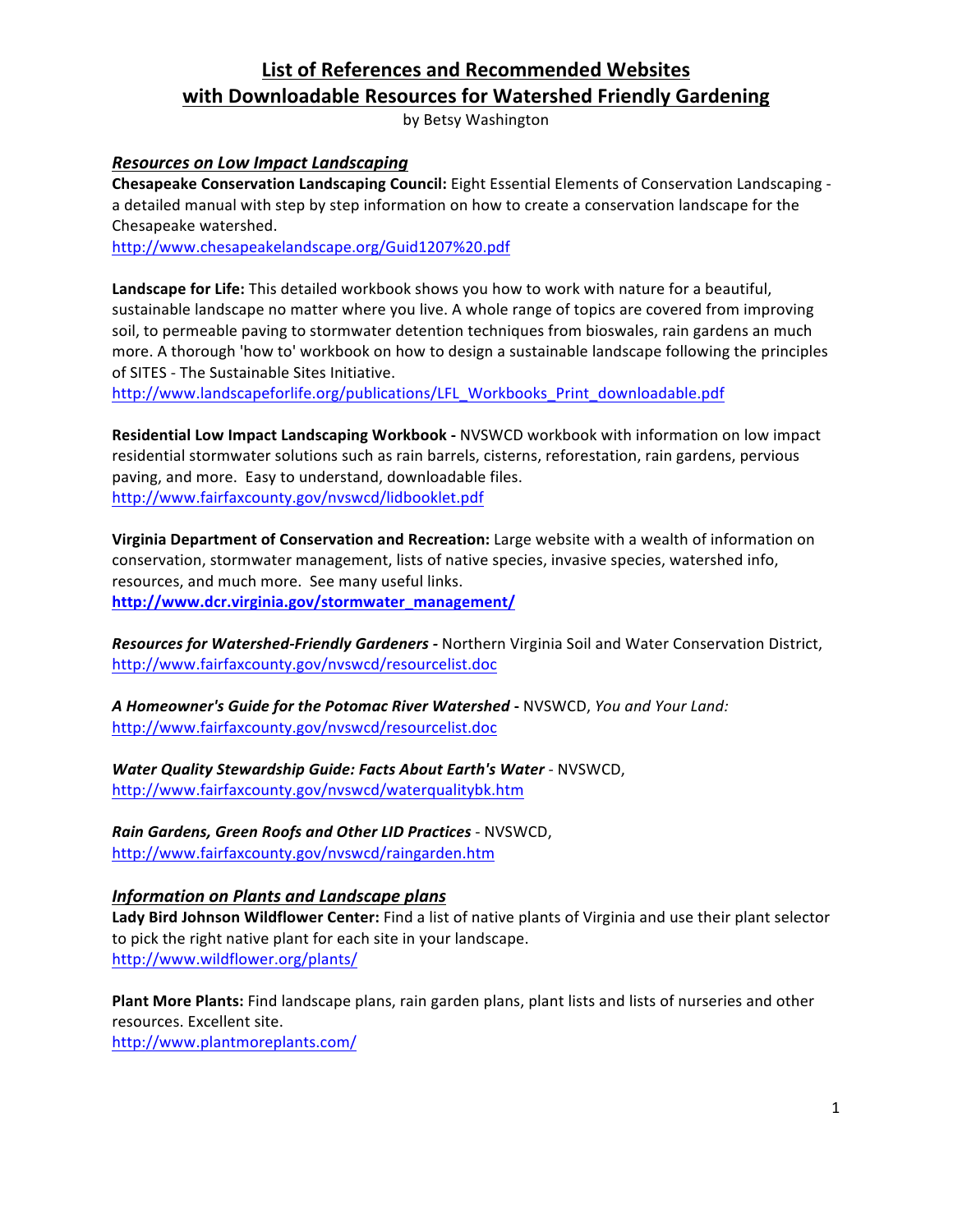by Betsy Washington

**Native Plants for Wildlife Habitat and Conservation Landscaping, Chesapeake Bay Watershed.** U.S. Fish & Wildlife Service. Outstanding guide to conservation landscaping with extensive plant lists with photos and loads of information on how to grow, and wildlife value. Highly recommended. http://www.nps.gov/plants/pubs/chesapeake/pdf/chesapeakenatives.pdf

Plant List for Lake Barcroft Resource Protection Area Demonstration Garden at Beach 5 by Betsy Washington. Guide with photos and plant descriptions of over 120 species of plants that thrive in Lake Barcroft. Includes growing and landscape and wildlife tips. These plants are also labeled and on display in the Beach 5 RPA garden. http://www.lakebarcroft.org/community/environmental-quality/plant-list

### *Rainscaping and Rain Gardens*

Rain Garden Design and Construction - A Northern Virginia Homeowner's Guide - Simple instructions for creating a rain garden, siting it appropriately, calculating the area and depth needed, and plants. http://www.fairfaxcounty.gov/nvswcd/raingardenbk.pdf

**Rainscaping Campaign:** an environmental partnership for stormwater runoff solutions specifically for Anne Arundel County, MD but excellent information for our area. Info on rain gardens, rain barrels, permeable paving, and native plant lists. http://www.rainscaping.org/

**Rain Gardens: A How to Manual for Homeowners, University of Wisconsin - very well regarded** information on creating rain gardens for homeowners. This useful manual takes you step by step through the process of designing and building a rain garden and even features sample designs and planting plans with plant lists.

Http://www.lowimpactdevelopment.org/raingarden\_design/downloads/RaingardenHow2HomeownerU WExtension.pdf

## *Rain Barrels*

**Northern Virginia Soil and Water Conservation District Rain Barrel Workshops.** Information on workshops where you can make your own rainbarrel, and on how to install them, where to buy them already made, and frequently asked questions. *(Look for another rain barrel workshop for LB residents In October, 2012. It is easy & inexpensive to make your own!)* http://www.fairfaxcounty.gov/nvswcd/rainbarrels.htm

## *Watershed Friendly Yard and Lawn Care*

A Virginian's Year-Round Guide to Yard Care. Popular, easy to use guide to bay friendly yard care. http://www.dcr.virginia.gov/soil\_and\_water/documents/yardcare.pdf

**Your Yard and Water Quality.** Great website for finding simple landscaping and maintenance tips that help improve water quality. http://cru.cahe.wsu.edu/CEPublications/eb1744?eb1744.html

Tips on Keeping Your Lawn Green and the Bay Clean. Green lawn care tips. http://www.fairfaxcounty.gov/snswcd/lawntips.pdf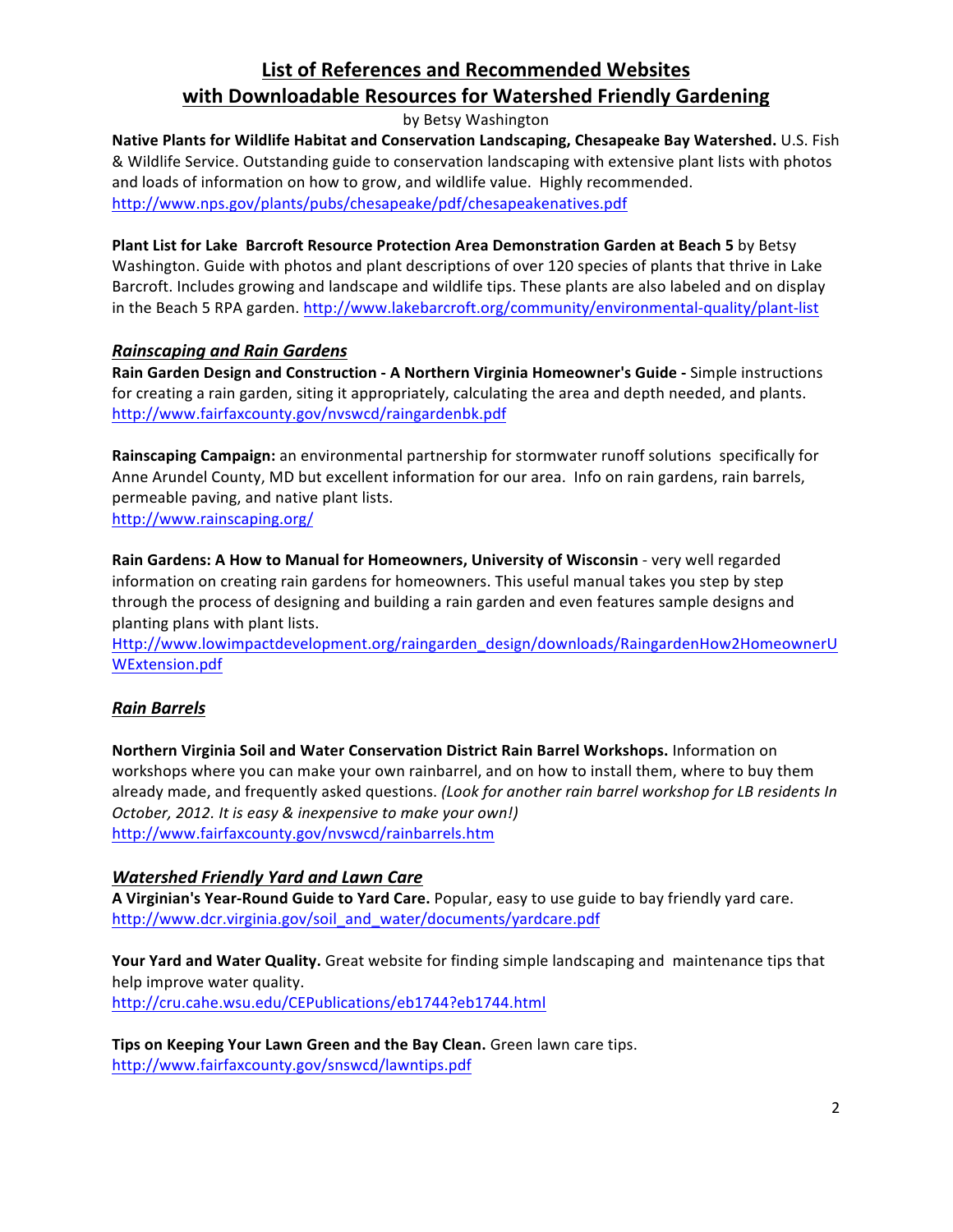by Betsy Washington

Fall is Crucial Time for Lawn Care. Outstanding NVSWCD Conservation Currents newsletter article on lawn care.

http://www.fairfaxcounty.gov/nvswcd/newsletter/falllawncare.htm

### **Watershed Friendly Lawn Care Tips for Spring.** Betsy Washington and George McLennan, LBA

Newsletter, March 2012 http://www.lakebarcroft.org/community/environmental-quality

### *Invasive Plants:*

**Virginia Natural Heritage** division of DCR with links to lists and information about Invasive Plants of Virginia.

http://www.dcr.virginia.gov/natural\_heritage/invsppdflist.shtml

**Mid-Atlantic Exotic Pest Council Invasive Species List - links to more resources** http://www.invasive.org/maweeds.cfm

### *Sustainable Streets and Parking Lots*

**San Mateo Sustainable Sustainable Streets and Parking Lots Handbook** http://www.flowstobay.org/ms\_sustainable\_guidebook.php http://www.flowstobay.org/documents/municipalities/sustainable%20streets/Ch%206/pg%20158- 161%20Ch6.pdf

### **Wildlife and Conservation Landscaping**

**Audubon at Home in Northern Virginia.** A wealth of resources and downloadable lists on attracting wildlife to your property or school, information on conservation landscaping, target species, and lists of plants and other wonderful books.

http://www.audubonva.org/audubon\_at\_home/index.htm

Loudoun County Conservancy, Gardening for Wildlife. Plant Lists that describe wildlife each plant attracts and much more. http://www.loudounwildlife.org/Gardening\_For\_Wildlife\_Plant\_List.htm

**National Wildlife Federation, Garden for Wildlife.** Step by step guide to creating habitat for wildlife in your own garden and directions to get your garden certified as a Wildlife Habitat. http://www.nwf.org/Get-Outside/Outdoor-Activities/Garden-for-Wildlife/Create-a-Habitat.aspx

## Other Information on Regulations and Guidelines That Affect What How You Landscape and *Manage Your Property*

Chesapeake Bay Preservation Ordinance "Resource Protection Areas" (RPA) and How They May Affect *Your Property by Betsy Washington.* Homeowner guide to landscaping in an RPA (resource protection area) and how the County regulations may affect your property. http://www.lakebarcroft.org/community/environmental-quality/resource-protection-areas